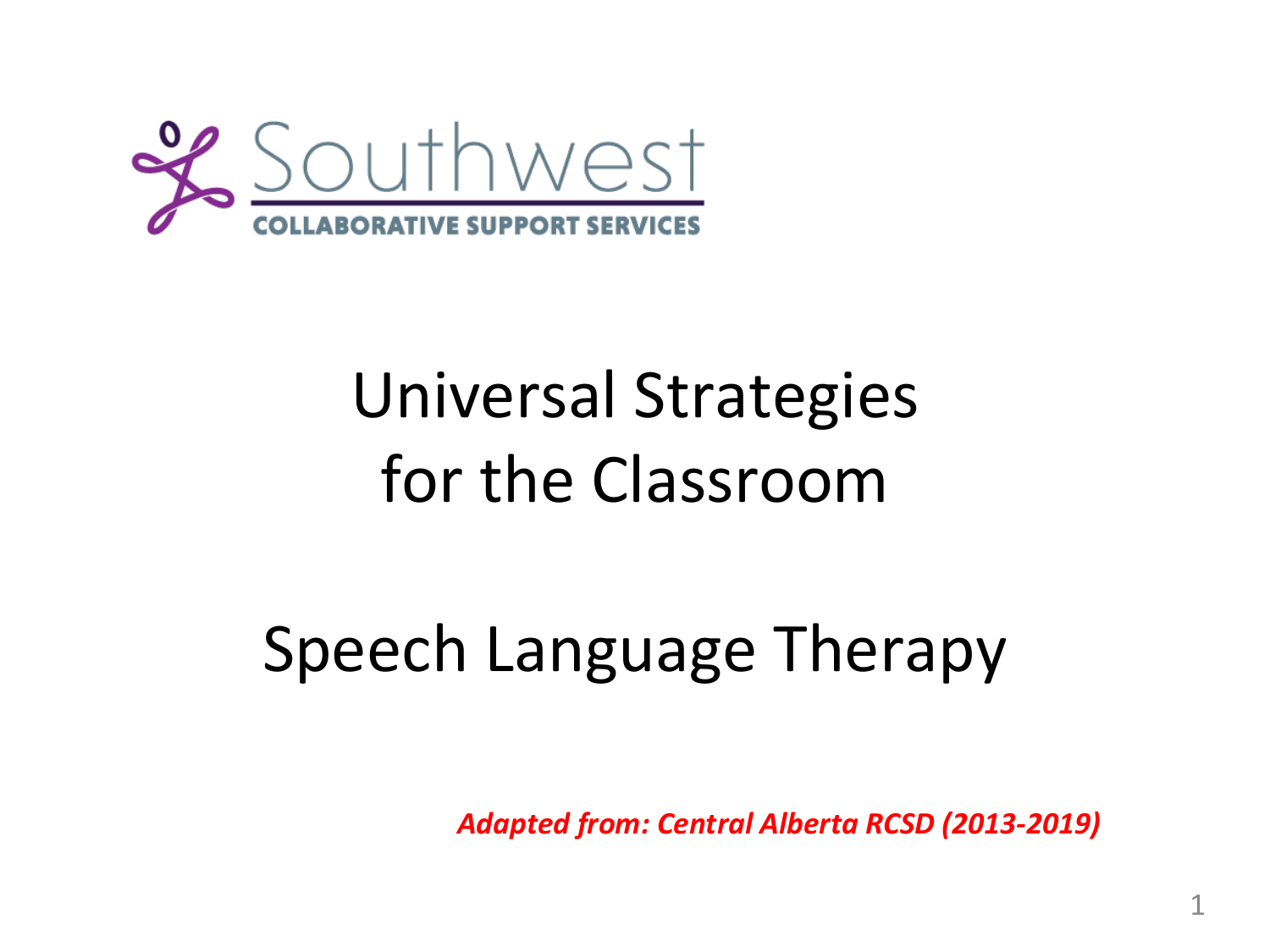<span id="page-1-0"></span>

| <b>Table of Contents</b>                                                   | Slide number   |
|----------------------------------------------------------------------------|----------------|
| <b>Pre-referral Steps</b>                                                  | $\overline{2}$ |
| Speech/Articulation                                                        | 3              |
| Comprehension/Understanding                                                | $\overline{4}$ |
| Comprehension/Understanding: Help your students follow directions          | 5              |
| Comprehension/Understanding: Help your students answer questions           | 6              |
| Comprehension/Understanding: Help your students self-advocate/ask for help | $\overline{7}$ |
| <b>Building Vocabulary</b>                                                 | 8              |
| <b>Building Vocabulary (cont'd)</b>                                        | 9              |
| <b>Building Vocabulary: Basic Concepts</b>                                 | 10             |
| <b>Expression: Grammar and Syntax</b>                                      | 11             |
| <b>Expression: Expanding Sentences</b>                                     | 12             |
| Expression: Help your students find the right words to say                 | 13             |
| Expression: Help your students stay on topic                               | 14             |
| <b>Successful Conversations</b>                                            | 15             |
| <b>Phonological Awareness</b>                                              | 16             |
| <b>Fluency/Stuttering</b>                                                  | 17             |
| <b>Voice</b>                                                               | 18             |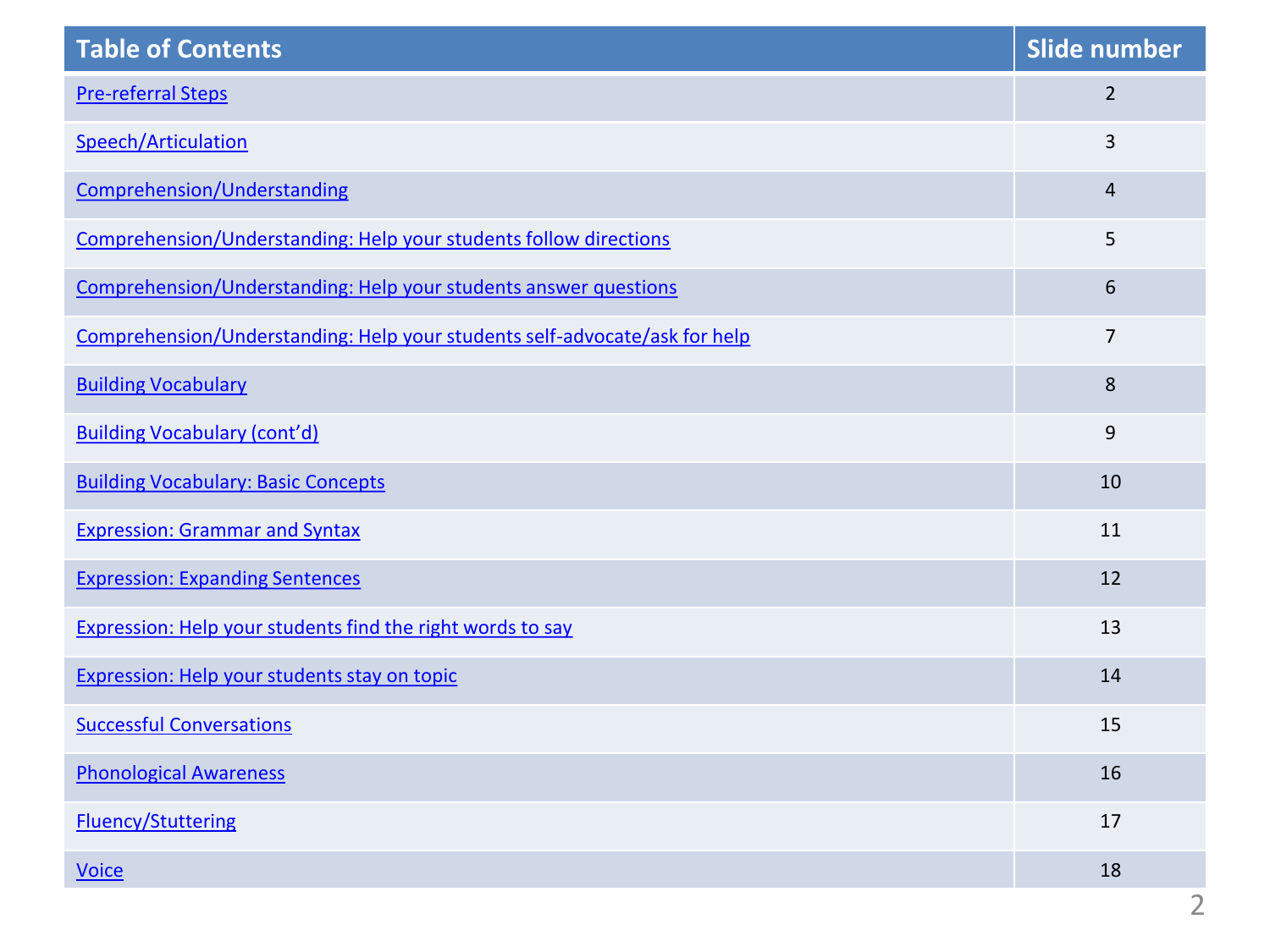# Pre-Referral Steps

<span id="page-2-0"></span>\*Please note referral steps and service eligibility may vary slightly by school division

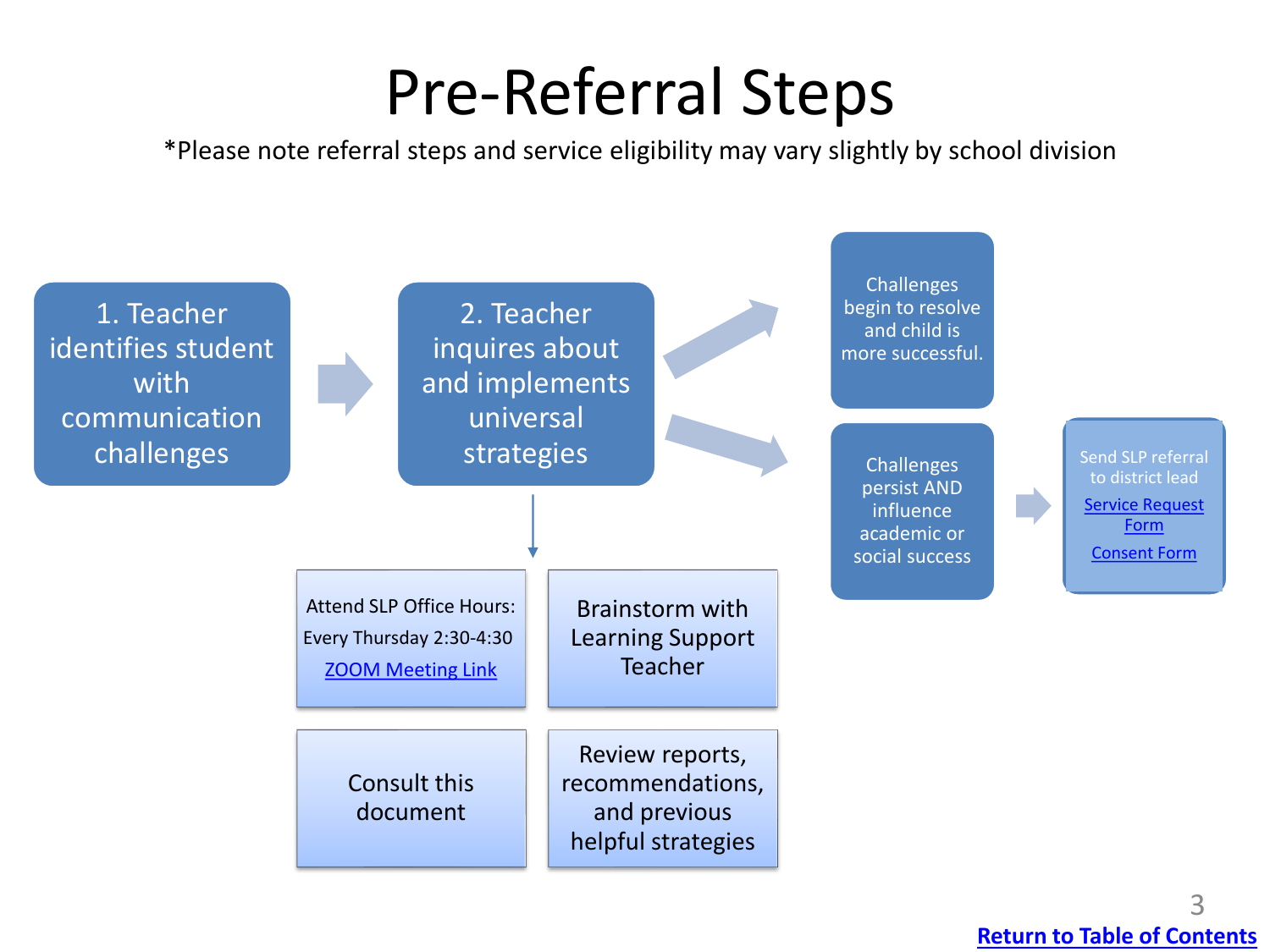## <span id="page-3-0"></span>**SPEECH/ARTICULATION**

#### **Questions to ask myself:**

- Is it difficult to understand the student?
- What sounds are incorrect?
- Does the speech difficulty limit peer interactions?
- Is the student frustrated?
- Is the student able to participate in discussions?
- How does the speech difficulty impact academic goals?
- How am I trying to support sound production in my class?

#### **Ideas and Strategies:**

- Interpret unclear messages (guess!). Pick out what you did understand as a starting point.
- Ask for repetition, "My ears weren't working well. Tell me again"
- Repeat the phrase back, emphasizing the correct sound. Child: "I need thome thoap", Adult: "Here you are. Here's *S*ome *S*oap"
- Be a good model. Speak slowly and clearly.
- Encourage the student to watch and listen when you are modelling a sound
- Point the sound out in reading and make connections to classroom work throughout the day

#### **Considerations:**

- Do not worry about every single error
- Do not expect a child to be able to fix errors immediately
- Be patient. Speech can be tricky!

#### **More tools and resources:**

- [Teacher Screening](https://swcss.ca/wp-content/uploads/2020/10/School-Screening-for-Speech-Sound-Errors.pdf)  **Checklist**
- [AHS Speech Recipes](https://swcss.ca/wp-content/uploads/2020/10/Sound-Recipes.pdf)
- [AHS How to help a](https://swcss.ca/wp-content/uploads/2020/10/How-to-Help-a-Student-in-Class.pdf)  student in class
- [Private SLPs in AB](https://asapp.ca/)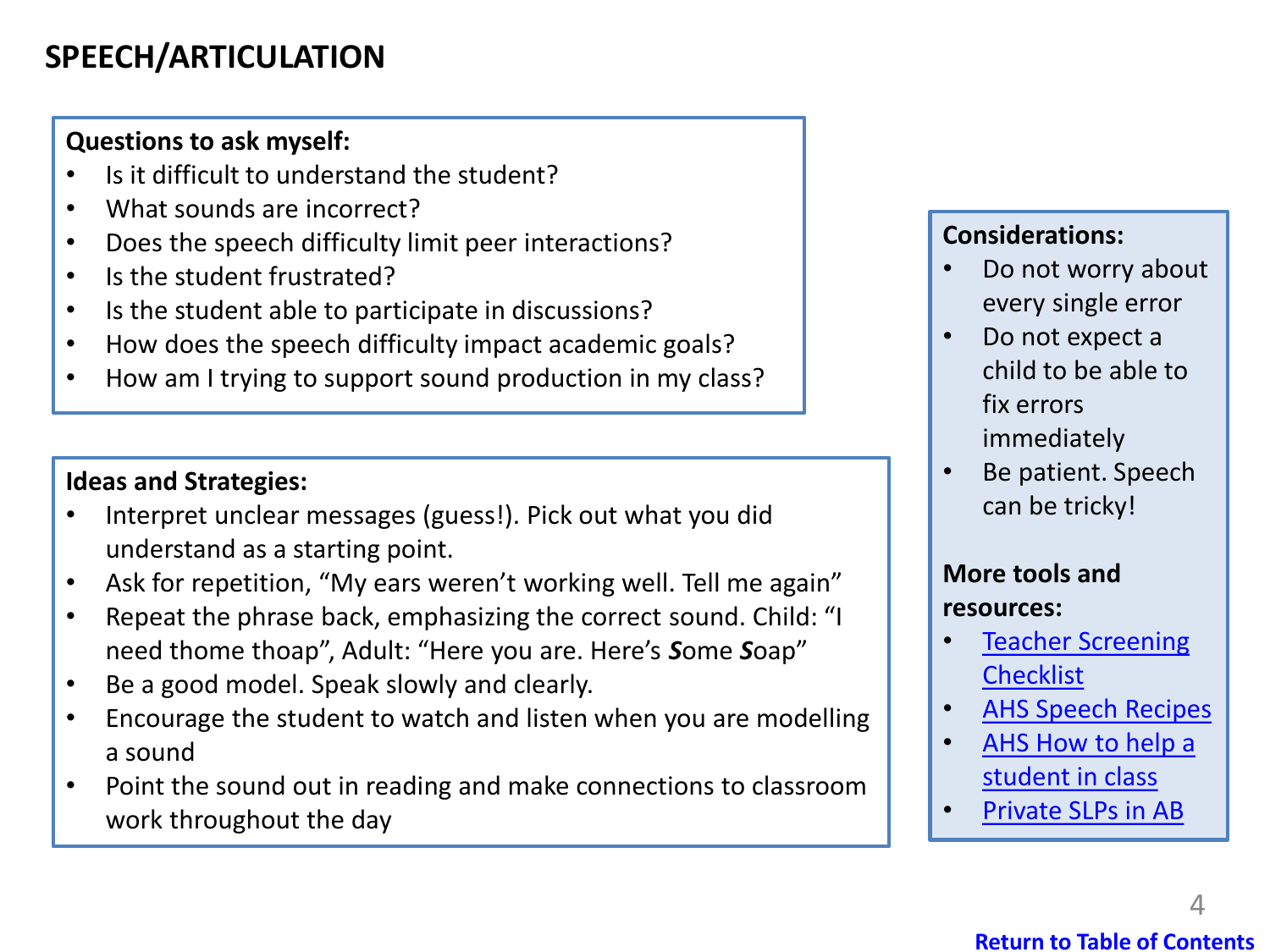## <span id="page-4-0"></span>**COMPREHENSION/UNDERSTANDING**

## **Questions to ask myself:**

- Do I see…
	- Confused looks?
	- Difficulty following directions?
	- Difficulty answering questions?
	- Difficulty remembering long pieces of verbal information?
	- Watching and following peers?
	- Off topic answers, comments, or actions?
	- Difficulty participating in classroom discussions?
- How is this impacting academic and social success?



## **Things to try:**

- **[Help your students follow directions](#page-5-0)**
- **[Help your students answer questions](#page-6-0)**
- **[Self-Advocacy](#page-7-0)**

## **More tools and resources:**

- **Listening to Learn** Handout
- Teaching strategies to help problem listeners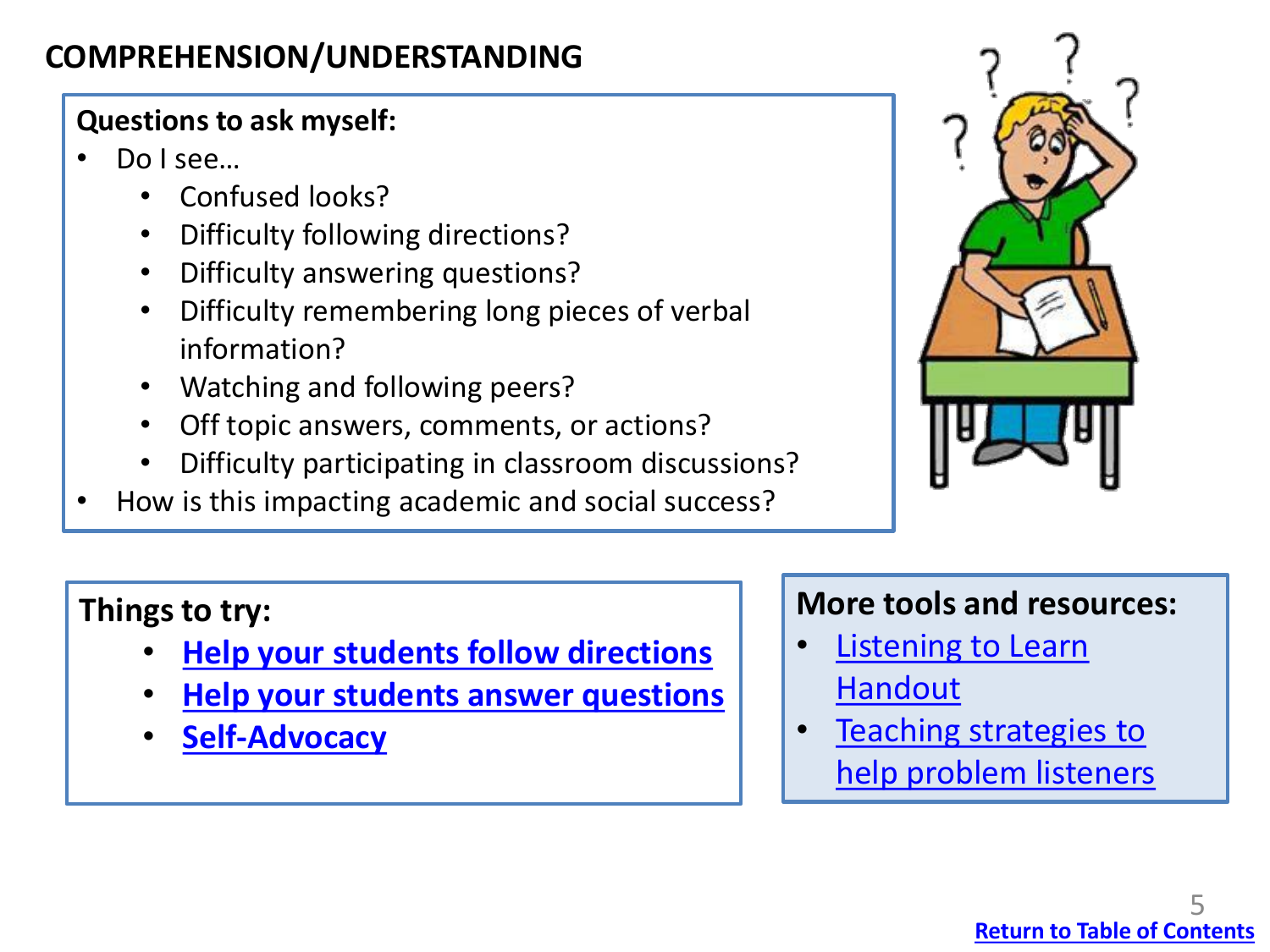## <span id="page-5-0"></span>**COMPREHENSION/UNDERSTANDING: HELP YOUR STUDENTS FOLLOW DIRECTIONS**

## **Things to consider**

- Clear speech (loud and clear)
- Get the students attention before speaking
- Reduce background noise and distractions
- Cue important topics
- Break long directions into shorter chunks
- Be aware of [basic concepts](#page-10-0)
- Use many visual supports and cues as possible
- Show or model the direction
- Have students repeat the direction
- Use a buddy system
- [Teach children to ask for help,](#page-7-0) clarification, or repetition?

## **More tools and resources:**

- **Creating good listening** environments
- **Strategies for** [Developing Listening and](https://swcss.ca/wp-content/uploads/2020/10/Strategies-for-developing-listening-and-attentiveness.pdf)  **Attentiveness**
- Building listening skills for following directions



#### **[Return to Table of Contents](#page-1-0)**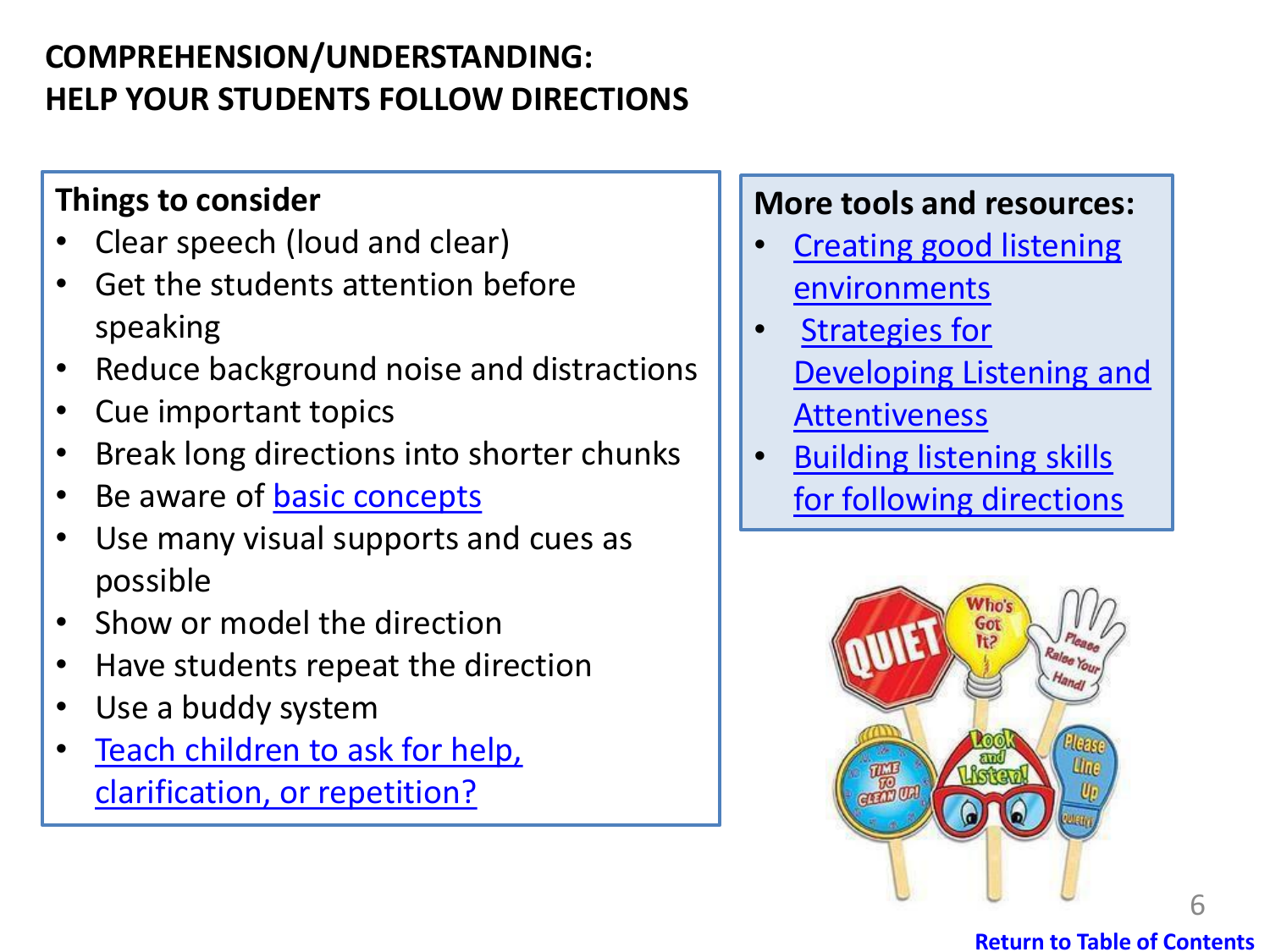## <span id="page-6-0"></span>**COMPREHENSION/UNDERSTANDING: HELP YOUR STUDENTS ANSWER QUESTIONS**

## **Questions to ask myself:**

- Do I wait and give thinking time?
- Do I restate or rephrase the question?
- Are questions short and simple?
- What kind of questions do I ask wh questions, open ended, etc.?
- Do I introduce choices?
- Do I facilitate, prompt and cue?
- Does the difficulty seem due to comprehension difficulties or attention?

## **Things to try:**

- Use visuals that can support students in answering
- Provide listening guides or graphic organizers
- Prep the student by providing the questions BEFORE the listening or reading activity
- Present choices
- Repeat the most important information
- Rephrase, simplify
- Pre-teach important vocabulary
- [Teach how to ask and answer WH questions](https://swcss.ca/wp-content/uploads/2020/10/Supporting-Expansion.pdf)
- [Teach the child to ask for help, clarification, or repetition](#page-7-0)

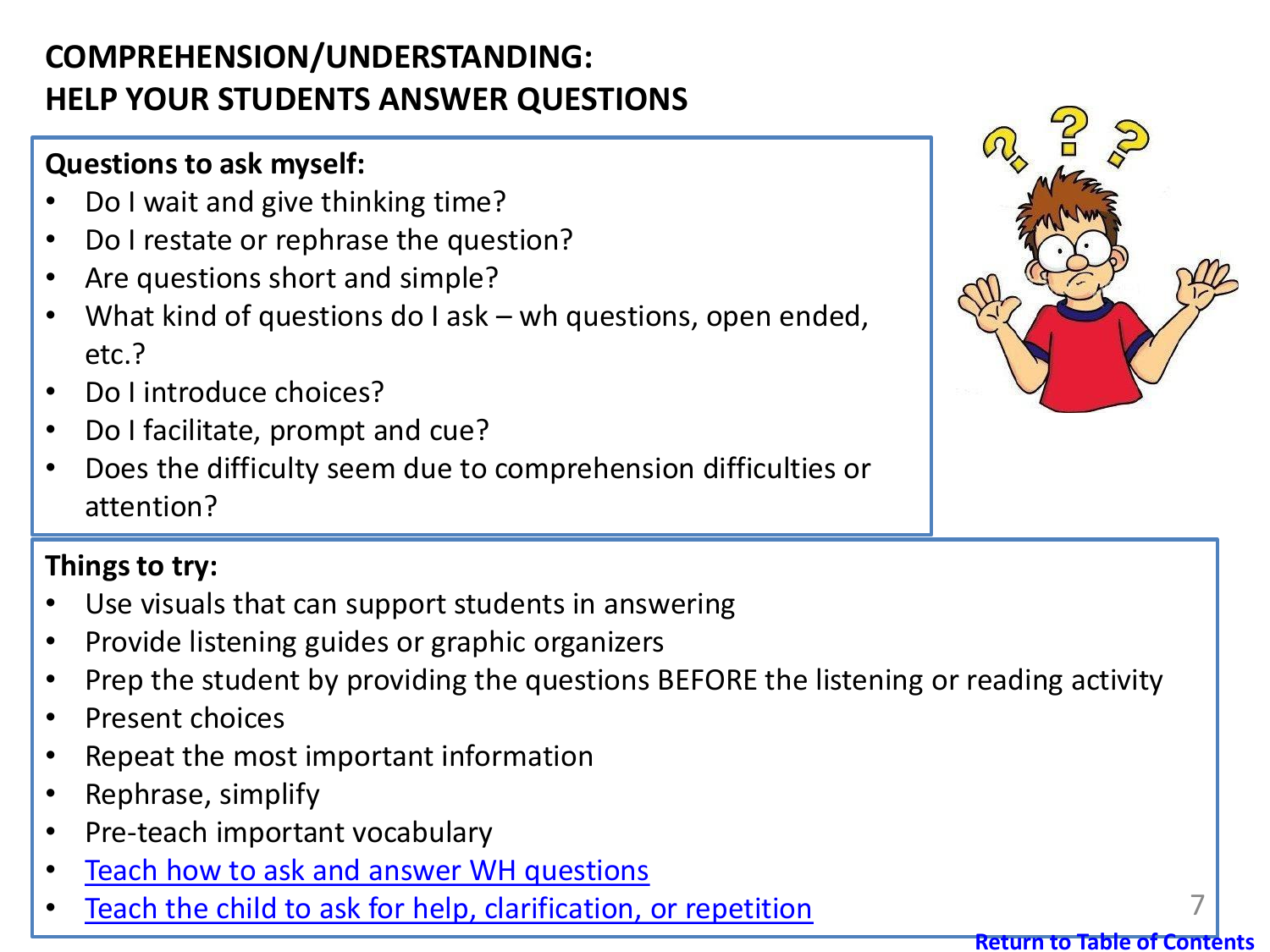# <span id="page-7-0"></span>**COMPREHENSION/UNDERSTANDING: HELP YOUR STUDENTS SELF-ADVOCATE/ASK FOR HELP**

### **Questions to ask myself:**

- Are my expectations reasonable and consistent?
- Do I model how to ask for help?
- Do I allow sufficient time?
- Do we have or need class rules around asking for help?



## **Things to try:**

- Create a system to confirm a students understanding (e.g., thumbs up or down)
- Teach the student to ask specific questions such as:
	- I don't know what \_\_\_\_\_\_\_\_ means?
	- Can you please say that louder?
	- That was too long for me to remember.
- Practice asking for help in games such as Simon Says by giving long, complicated, or wordy directions.
- Use a buddy system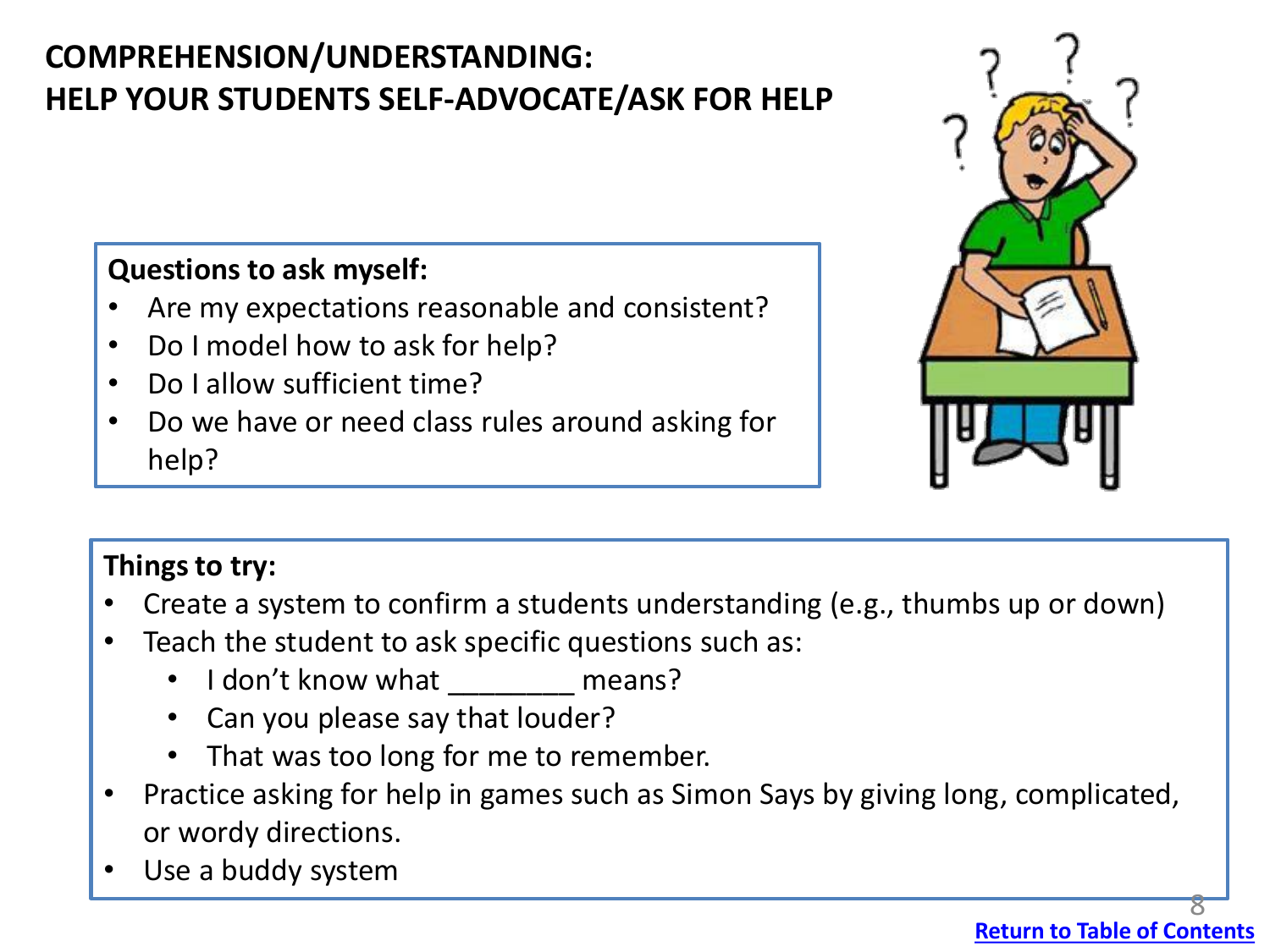## <span id="page-8-0"></span>**BUILDING VOCABULARY**

#### **Questions to ask myself:**

- Does the child use many 'empty words' (e.g., stuff, thing)
- Does the child participate in classroom discussions?

#### **Things to try:**

- Make words interesting and memorable through interactive, fun activities
	- Use objects as opposed to 2D pictures
	- Incorporate more than one sense (see, taste, touch, hear)
	- Use new words in meaningful ways throughout the day
- Use [word webs](https://swcss.ca/wp-content/uploads/2020/10/Supporting-Expansion.pdf) to help form connections to pre-existing knowledge
- Use sorting and matching vocabulary games
- Brainstorm 'fancy words' to teach new vocabulary
- Consider teaching [Tier II vocabulary words](https://swcss.ca/wp-content/uploads/2020/10/Three-Tiers-of-Vocabulary-and-Education.pdf)
- Take time to explicitly teach new words (i.e., don't assume the child will understand a new word based on the context in which it is used).
- Teach [basic concepts](#page-10-0)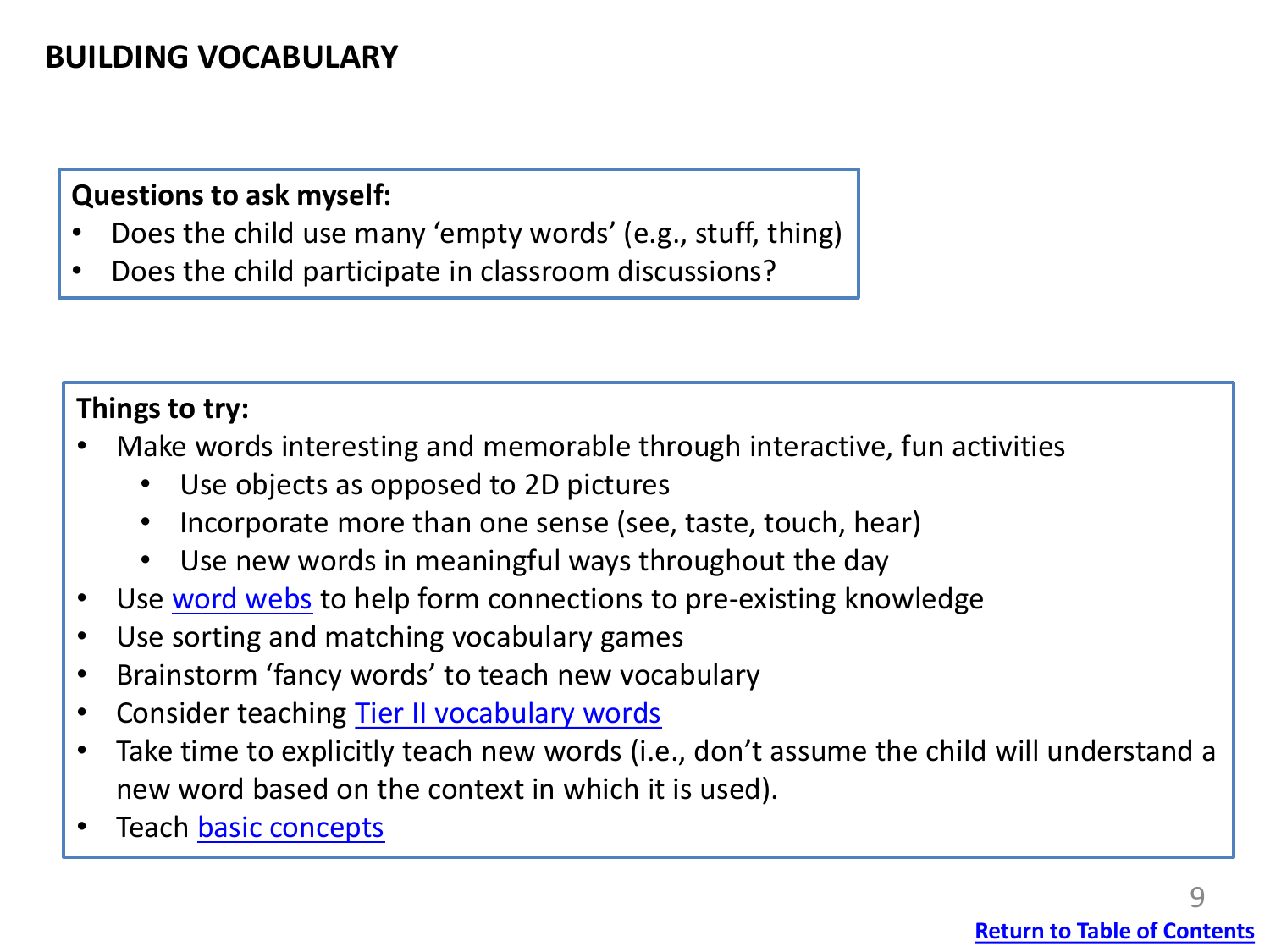## <span id="page-9-0"></span>**BUILDING VOCABULARY (cont'd)**

#### **More tools and resources:**

- **[Make Learning Language](https://swcss.ca/wp-content/uploads/2020/10/Make-Learning-Language-Practical-Easy-and-Fun.pdf) Fun, Practical and Easy**
- **[Play Language Rich Games](https://open.alberta.ca/dataset/37674715-ad09-451e-b73c-2f4785ab3ece/resource/2546e3f8-ba28-444b-b924-0a2504174e32/download/talk-box-good-times-with-games.pdf)**
- **[Oral Language](https://swcss.ca/wp-content/uploads/2020/10/Oral-Language-Development.pdf)  Development**
- **[Three Tiers of Vocabulary](https://swcss.ca/wp-content/uploads/2020/10/Three-Tiers-of-Vocabulary-and-Education.pdf)**
- **[Tier II Vocabulary by](https://www.hpcsd.org/site/default.aspx?PageType=14&DomainID=27&PageID=16944&ModuleInstanceID=23854&ViewID=1e008a8a-8e8a-4ca0-9472-a8f4a723a4a7&IsMoreExpandedView=True)  Grade**



**[Return to Table of Contents](#page-1-0)**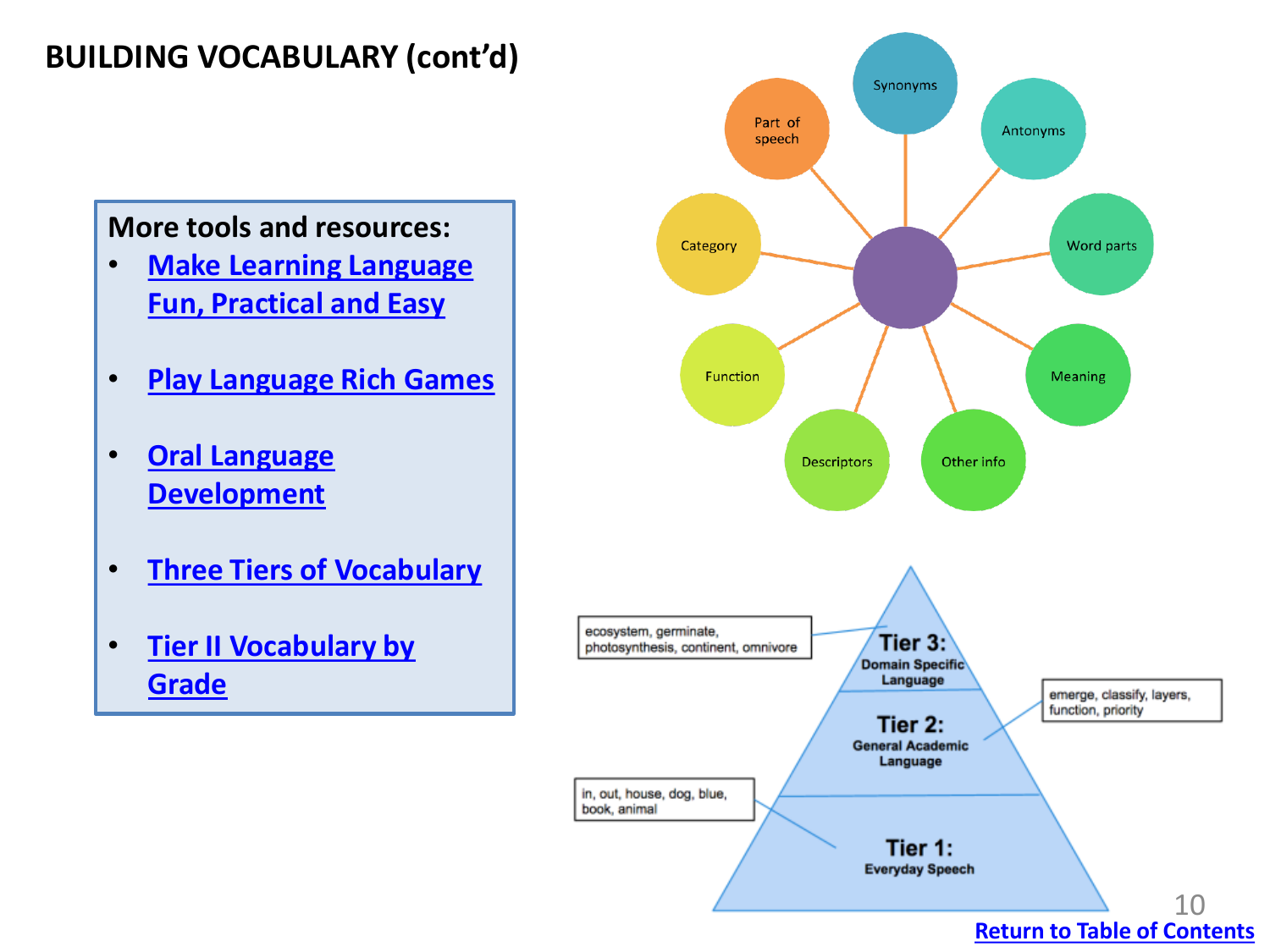## <span id="page-10-0"></span>**BUILDING VOCABULARY (cont'd): BASIC CONCEPTS**

| <b>Descriptive</b>                                                              | <b>Spatial</b>                                                                                                                 | <b>Temporal</b>                                                                                                  | <b>Quantitative</b>                                                                                       |
|---------------------------------------------------------------------------------|--------------------------------------------------------------------------------------------------------------------------------|------------------------------------------------------------------------------------------------------------------|-----------------------------------------------------------------------------------------------------------|
| (describe)                                                                      | (position)                                                                                                                     | (time & sequence)                                                                                                | (amount)                                                                                                  |
| •Size<br>•Colour<br>•Texture (ie.<br>rough/smooth)<br>•Shape<br>•Same/Different | •In front/Behind<br>$\cdot$ In/out<br>•Between<br>•Over/Under<br>•High/Low<br>•Around/Through<br>•Beginning/End<br>•Right/Left | •First/Second/Third/Last<br>•Night/Tomorrow<br>•Yesterday/Tomorrow<br>•Always/Never<br>•Seasons<br>•Before/After | •More/Less<br>•Many/Few<br>•Empty/Full<br>•Both<br>•Whole/Half<br>$\cdot$ All<br>•Each<br>•Every<br>•Pair |

## **Questions to ask myself:**

- Basic concepts are used often in directions and academic work
- A student my appear to not understand, not be listening, etc. when they actually are not familiar with a basic concept
- You can teach 'basic concepts' similarly to how you teach [vocabulary](#page-9-0)

#### **More tools and resources:**

[Basic Concepts Handouts](https://www.superduperinc.com/handouts/pdf/161%20Basic%20Concepts.pdf)

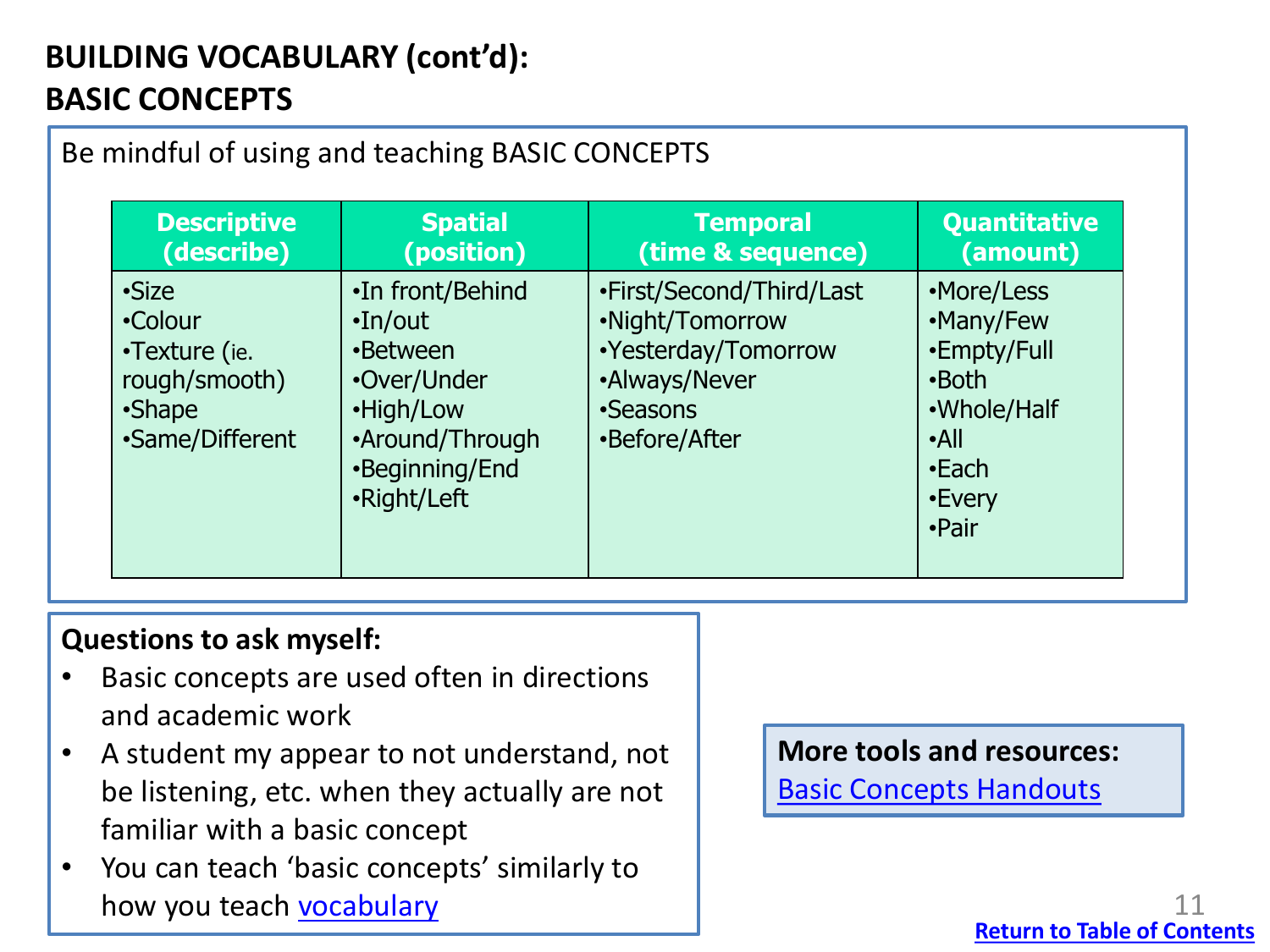## <span id="page-11-0"></span>**EXPRESSION: GRAMMAR AND SYNTAX**

## **Questions to ask myself: "Do I hear any of the following?"**

- Pronoun errors ("Her is nice.")
- Errors in verbs ("I runned to the store")
- Errors in plurals ("I have 5 pencil")
- Missing words or word endings ("when are we going to recess?")
- Incorrect word order ("my backpack is where?")



## **Things to try:**

- Interpret unclear messages (guess!). "Did you say…"
- Corrective modelling. Repeat the message back to the student, emphasizing the correct form.
- Support grammar in written and spoken language

#### **More tools and resources:**

- [Ideas and Activities to Support Grammar](https://swcss.ca/wp-content/uploads/2020/10/CAH-handout-Grammar.pdf)
- **[Sentence Structure](https://swcss.ca/wp-content/uploads/2020/10/Sentence-Structure-1.pdf)**
- [Teaching a language target](https://swcss.ca/wp-content/uploads/2020/10/Teaching-a-Language-Target.pdf)
- Pronouns in the classroom

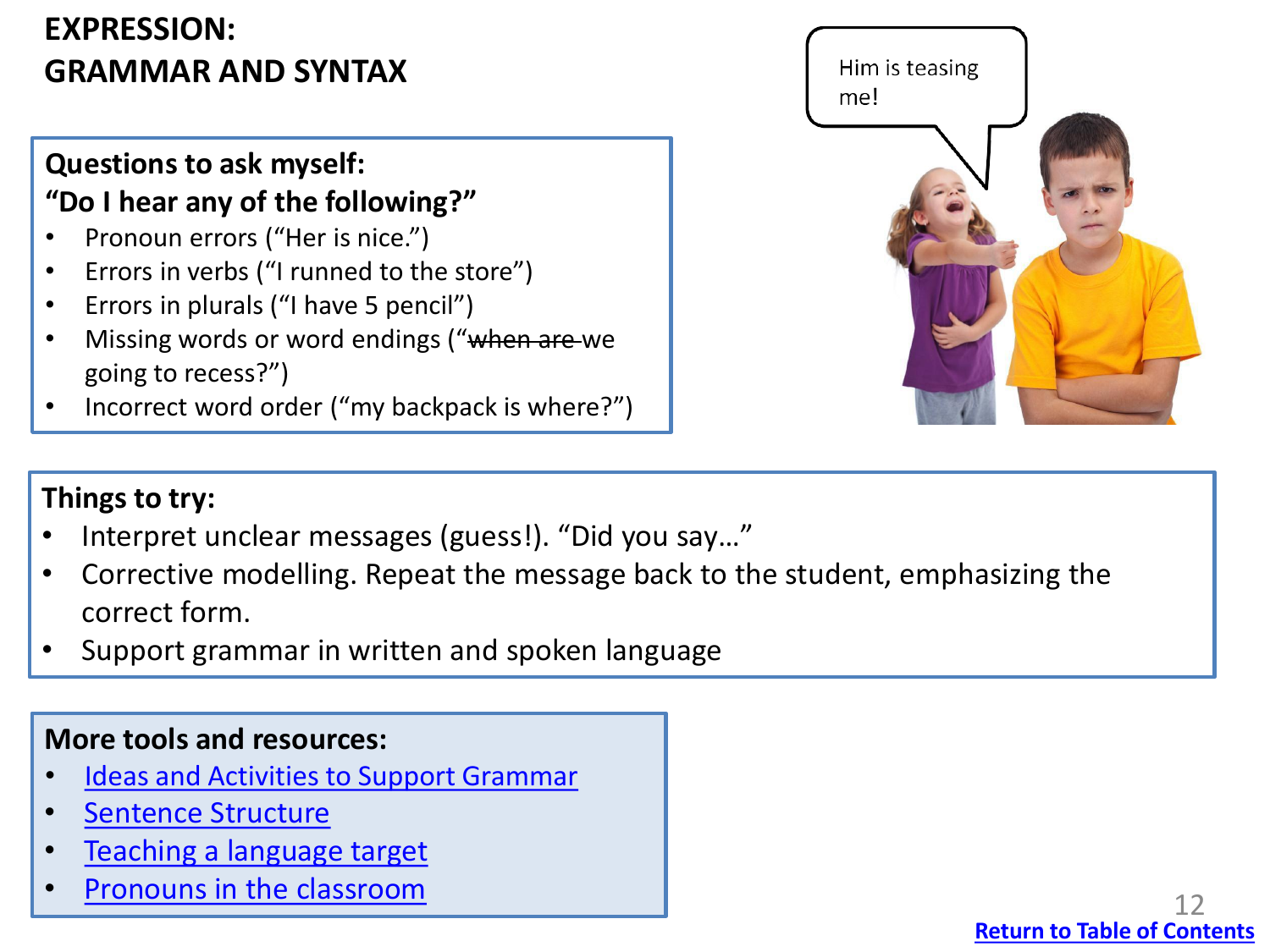## <span id="page-12-0"></span>**EXPRESSION: EXPANDING SENTENCES**

#### **Questions to ask myself:**

- Do I wait and give time for child to communicate more?
- Do I model language expansion?
- Do I encourage production of complete sentences?

#### **Things to try:**

- Use WH questions to probe for more information
- Give a starter phrase, "I think that…"
- Use conjunctions to encourage longer sentences (e.g., because, instead, and, but, then)
- **[Build vocabulary](#page-8-0)**
- Support [grammar and syntax](#page-11-0)

#### **More tools and resources:**

**[Contingency Feedback Handout](https://swcss.ca/wp-content/uploads/2020/10/Contingency-feedback.pdf)** 

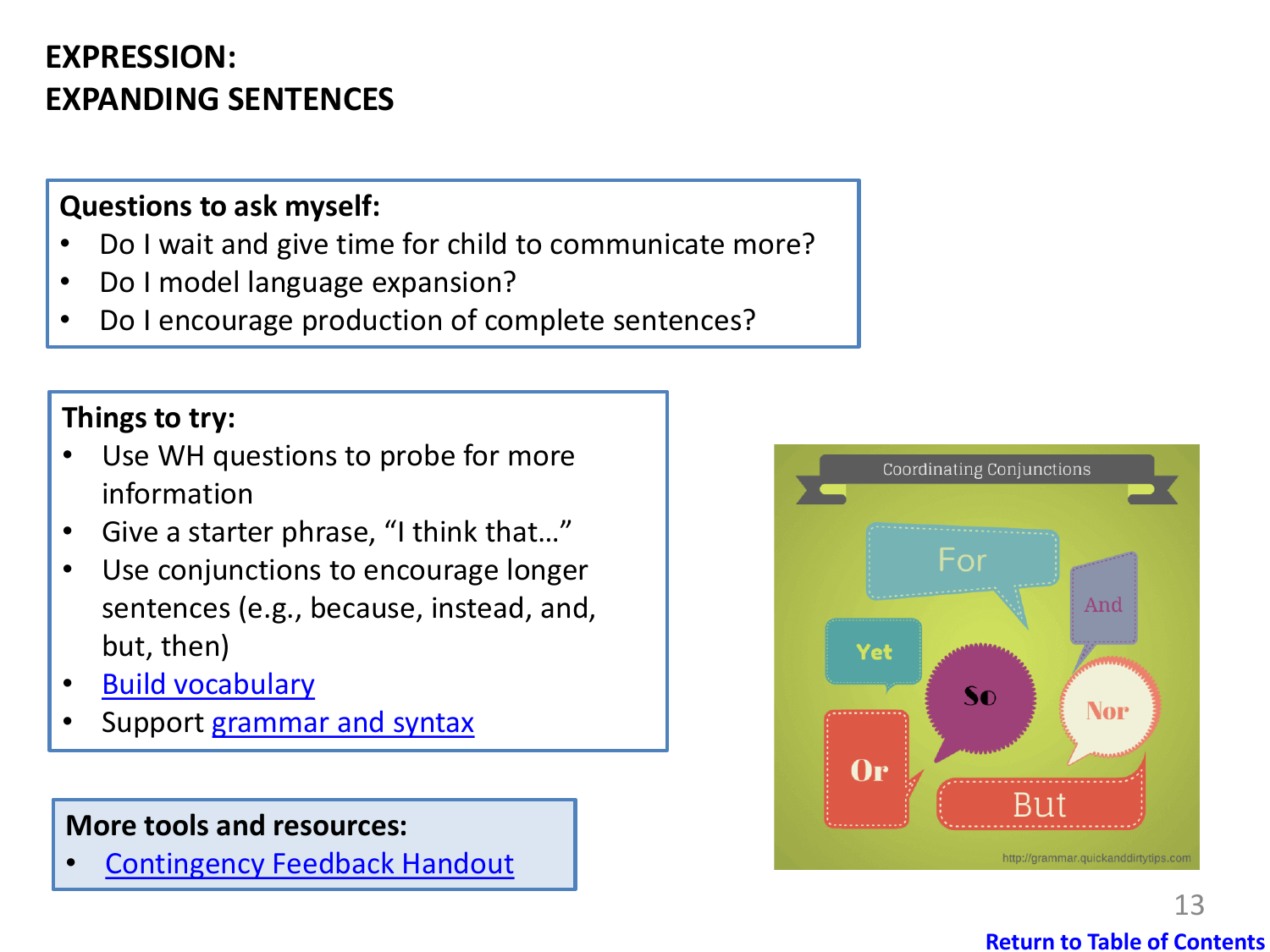## <span id="page-13-0"></span>**EXPRESSION: FINDING THE RIGHT WORD TO SAY**

## **Questions to ask myself:**

- Does the student:
	- frequently use non-specific words? (e.g. 'this', 'thing' 'stuff' etc.)
	- talk around a word/use a description instead of the word? (e.g. 'temperature thing' for thermometer)
	- substitute the name of a related item? (e.g. 'knife' for 'scissors', etc.)
	- pause for a long time while they are trying to think of a word and/or fill pauses with "uh" or "it's a, it's a, it's a"

## **Things to try:**

- [Build vocabulary](#page-8-0)
- [Encourage the student to think of association](https://swcss.ca/wp-content/uploads/2020/10/Word-Finding-Cueing-Strategies.pdf) links to the word
- Encourage self cuing:
	- "what does it start with?"
	- "where have you seen it before?"
	- "tell me what it looks like"
	- "try writing it down"
- Play language-games (Taboo, Scattergories, Password, Outburst, Catch Phrase)



#### **More tools and resources:**

- **Understanding Word Retrieval** Problems Handout
- [Strategies to Help Children with](https://swcss.ca/wp-content/uploads/2020/10/Strategies-to-Support-Children-with-Vocabulary-and-Word-Finding-Difficulties.pdf) Word Finding Difficulties

**[Return to Table of Contents](#page-1-0)**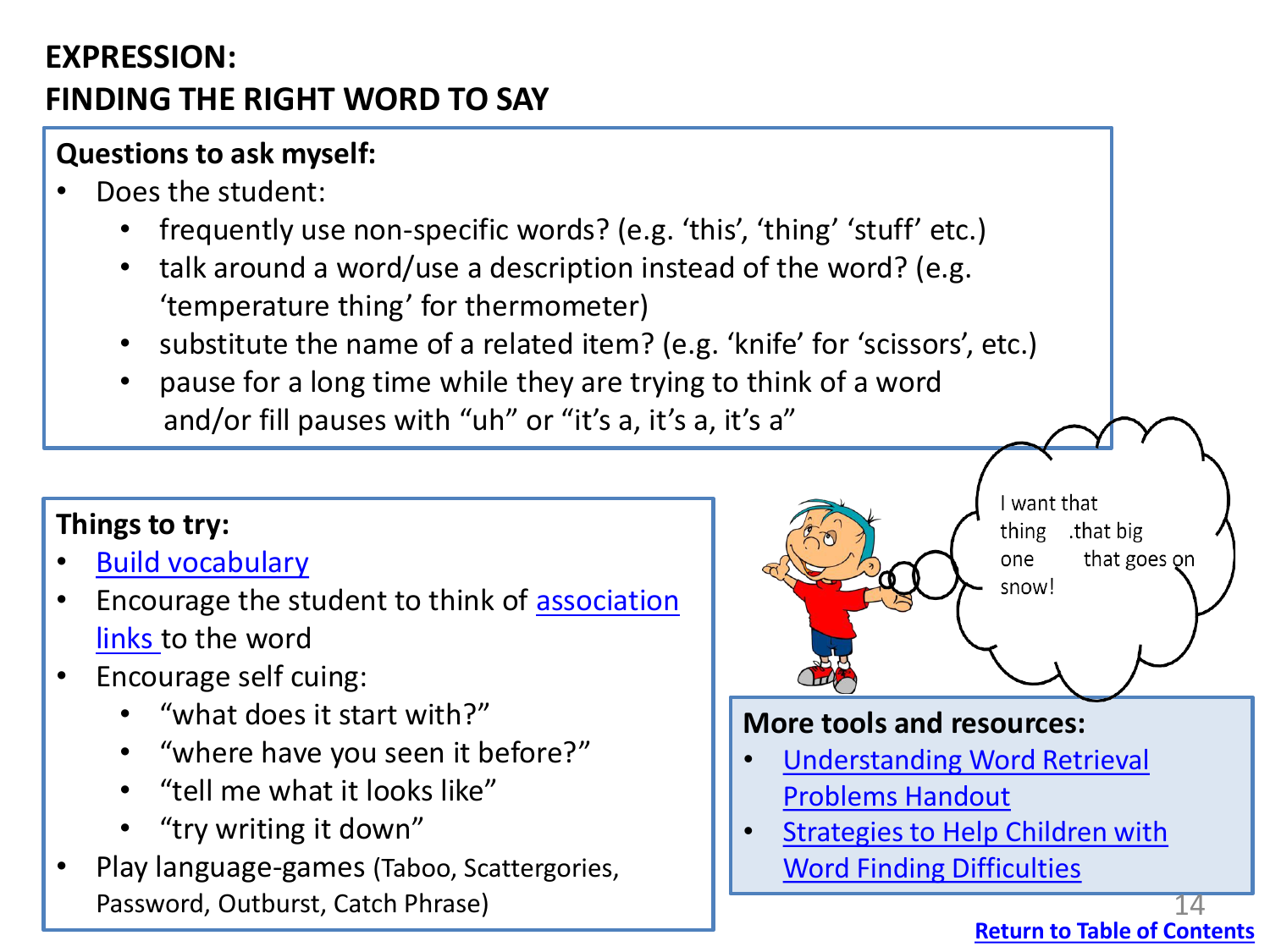## <span id="page-14-0"></span>**EXPRESSION: STAYING ON TOPIC/GETTING TO THE POINT**

## **Questions to ask myself:**

- What are my expectations?
- Do I provide sufficient time?
- Do I facilitate correct responding?
- Do I expect following of rules for discussions/conversations (e.g. listening, taking turns, maintaining topics)?





## **Things to try:**

- Provide planned time for discussion and conversations
- Provide cues to limit content
- Use guided questioning to focus attention
- Set boundaries for discussion
- Establish working discussion groups
- Use frequent reminders of topic
- Give time to process
- Provide topics that are familiar and within vocabulary abilities
- Provide adequate response time
- Allow for partner discussions to explain topics together
- Use description, problem solving enacting scenarios or routines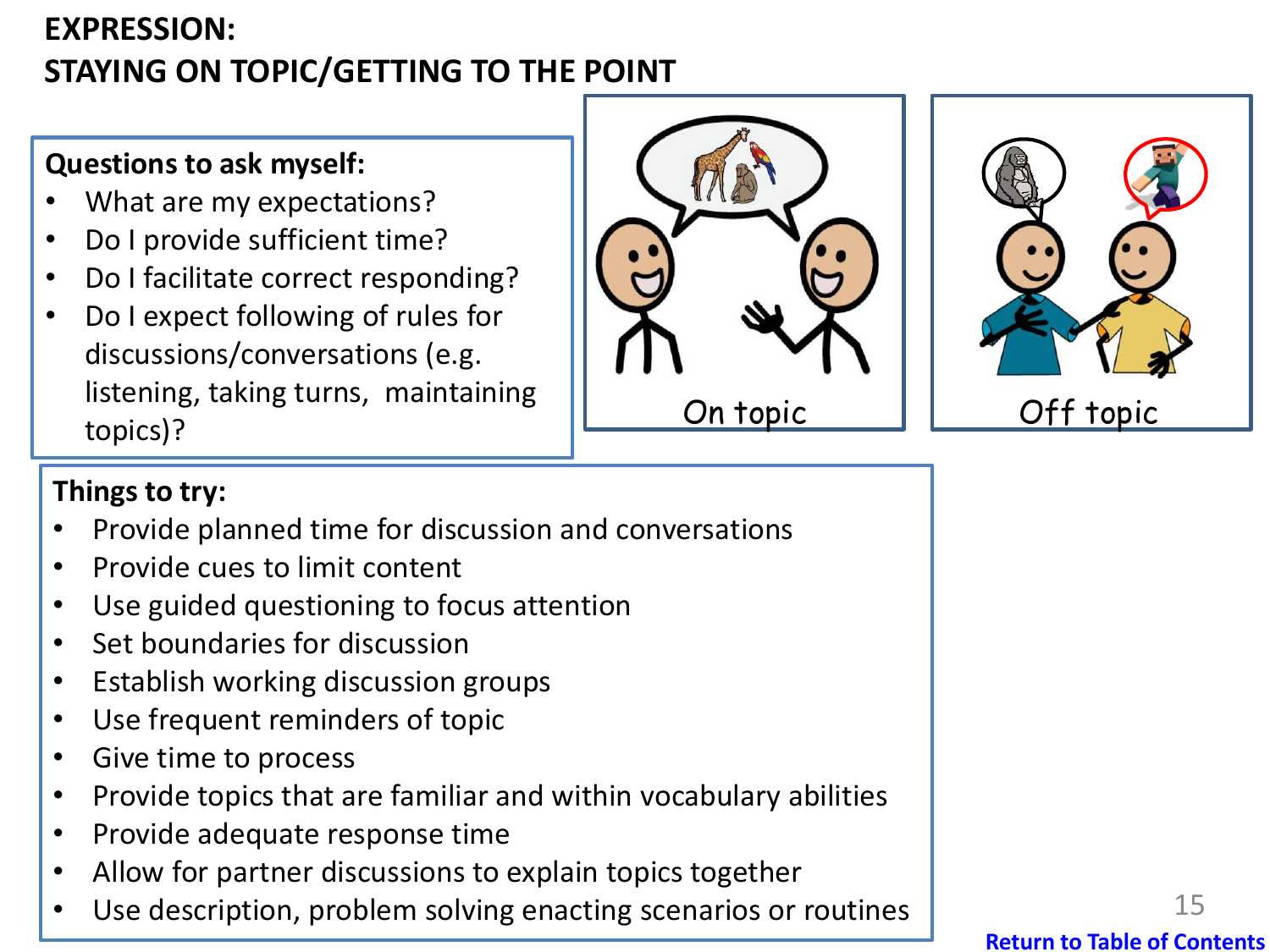## <span id="page-15-0"></span>**SUCCESSFUL CONVERSATIONS**

## **Things to try:**

- Teach and model appropriate greetings
- [Use topic maintenance strategies](#page-14-0)
- Teach and model appropriate endings/exits
- Teach sequencing for story telling
- Use visuals such as flow charts
- Provide opportunity for supported practice with peers

#### **More tools and resources:**

**[Conversation Map](https://swcss.ca/wp-content/uploads/2020/10/Conversation-Map.pdf) [Story Parts](https://www.handyhandouts.com/pdf/295%20Story%20Parts.pdf) [Topic Maintenance Handout](https://www.handyhandouts.com/pdf/345%20Topic%20Maintenance1.pdf)**



#### **[Return to Table of Contents](#page-1-0)**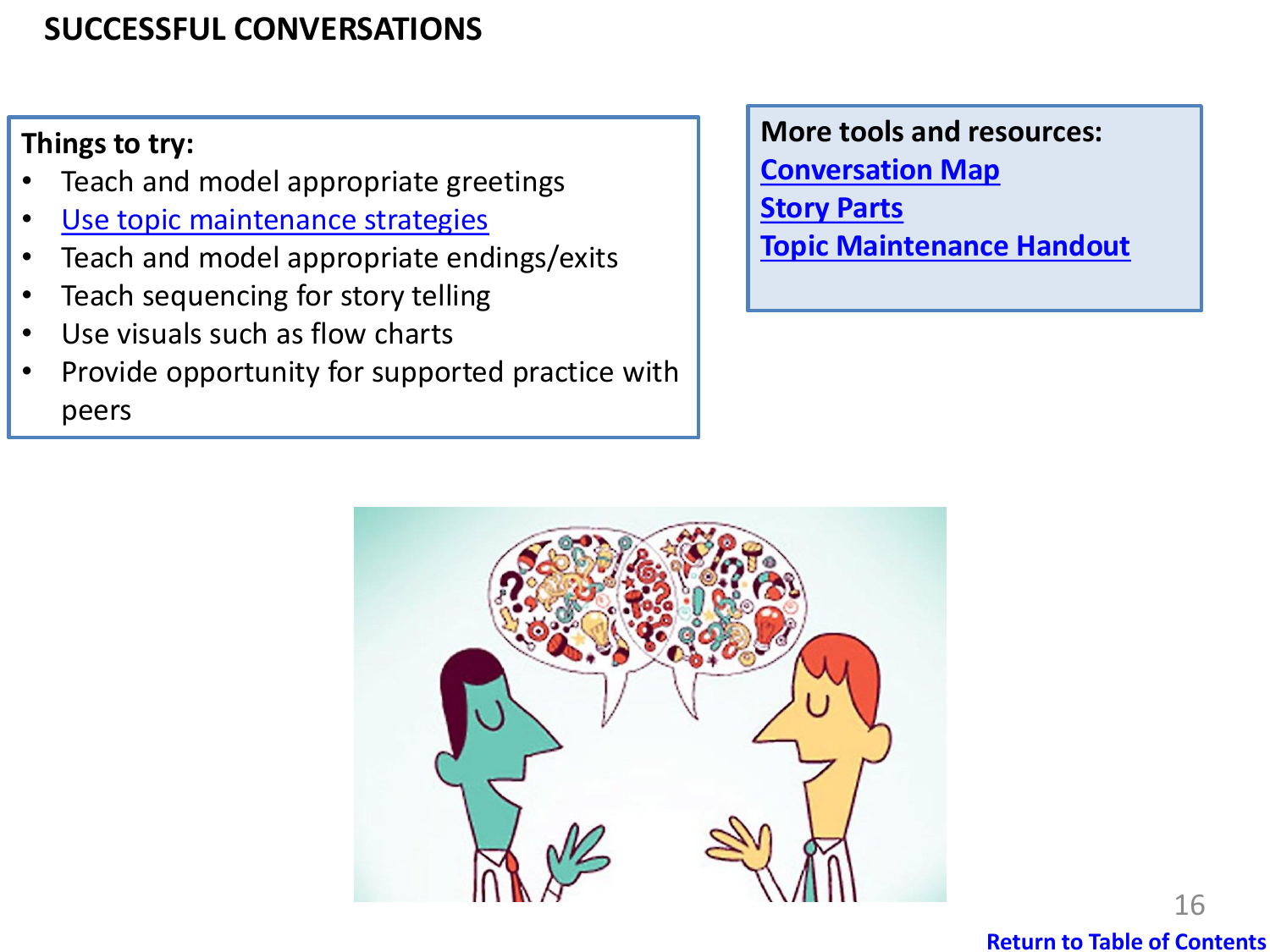## <span id="page-16-0"></span>**PHONOLOGICAL AWARENESS**

## **Things to try:**

- Spend time teaching rhyme, syllable and word awareness
- Build rhyming, blending and segmenting of sounds into daily routines. Doing this with sounds (i.e., while listening) is foundational for reading.
- Start with easier activities and towards harder ones [\(Phonological Awareness Hierarchy\)](https://swcss.ca/wp-content/uploads/2020/10/Phonological-Awareness-Hierarchy.pdf)

#### **More tools and resources:**

**[Phonological Awareness Hierarchy](https://swcss.ca/wp-content/uploads/2020/10/Phonological-Awareness-Hierarchy.pdf) [What is Phonological Awareness](https://swcss.ca/wp-content/uploads/2020/10/Phonological-Awareness-What-is-it.pdf)**



#### **Activities:**

- Songs and books
	- Pause before a rhyming word and allow students to fill in the blank
	- Point out and emphasize repeated sounds (I.e., "Listen to the 'fffffff' sound" when reading One Fish, Two Fish, Red Fish, Blue Fish)
	- Clap out words
- I spy…
	- Something that starts with 'sssss'
	- Something that rhymes with 'cat'
- Incorporate into your daily routines
	- Line up if your name starts with 'k'
	- "Everyone get out a P-E-N-C-I-L" (break up the sounds so the students have to blend them)
	- "Now it's time for something that rhymes with munch" (lunch)

#### **[Return to Table of Contents](#page-1-0)**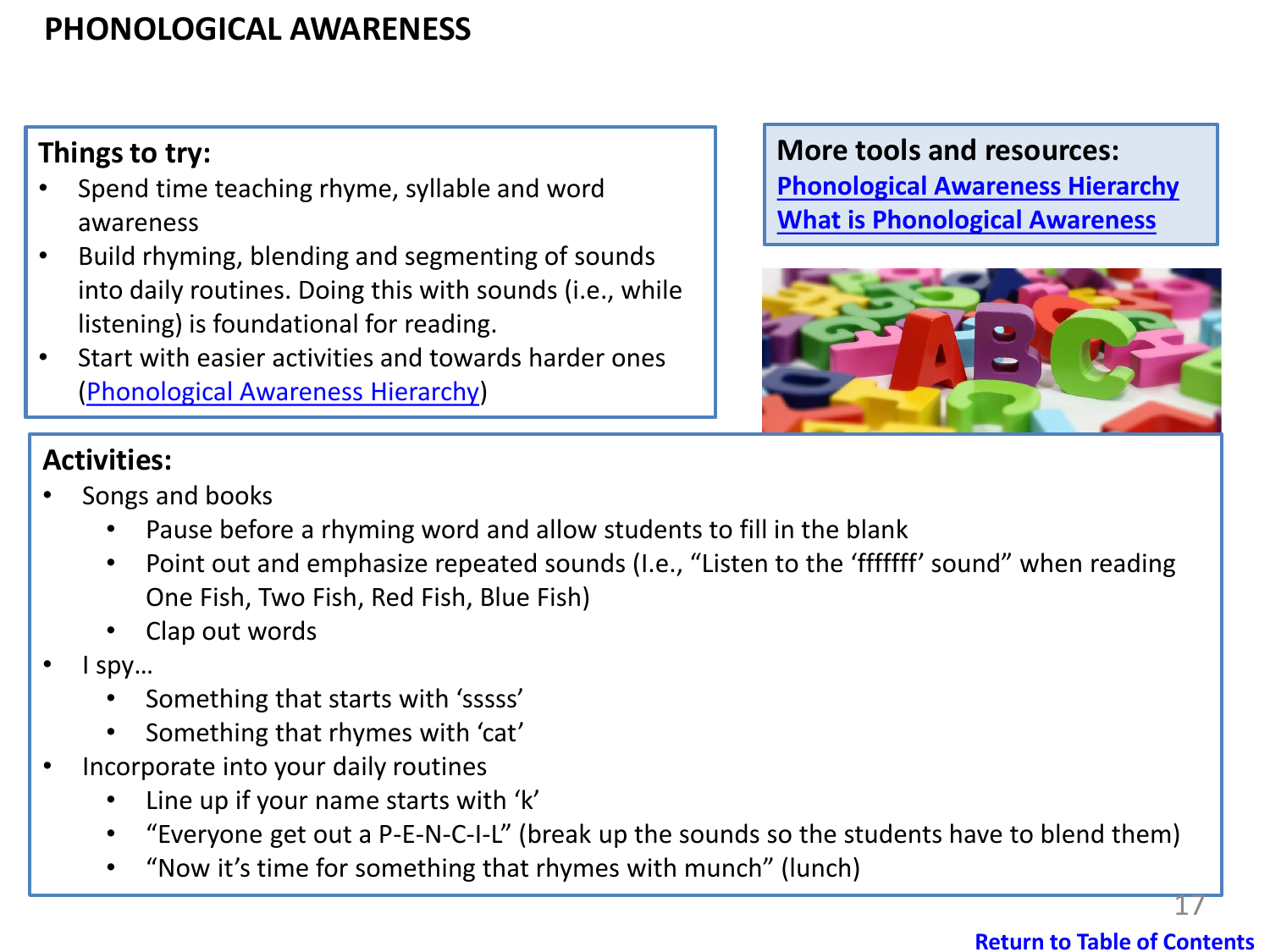## <span id="page-17-0"></span>**FLUENCY/STUTTERING**

#### **Questions to ask myself:**

- Do I hear or see any of the following:
	- Repetition of sounds, syllables, words, phrases
	- Facial grimaces or twitches during speech
	- "Blocks" that sound like difficulty getting words out
- Is it worse during specific times or situations?
- Does the child's fluency influence academic or social success?

#### **More tools and resources:**

- **[The Stuttering Foundation](https://www.stutteringhelp.org/)**
- [ISTAR Stuttering information](https://www.ualberta.ca/stuttering-speech-therapy/media-library/documents/istar-brochure-v4-web.pdf)
- [A parent and teacher's guide](https://swcss.ca/wp-content/uploads/2020/10/51_Stuttering.pdf)
- Children who stutter may be eligible for AHS services. In southwest Alberta, call 403- 388-6575 to inquire

#### **DO**

- Model slower speech
- Pause for second before responding to the child
- As much as possible, maintain a calm environment
- Maintain eye contact
- Listen to the message, not the way it's said
- Encourage good talking manners in the classroom (e.g., take turns, don't interrupt)
- Talk to the child (privately) about they feel when asked to speak in class. Develop a plan together.

#### **DON'T**

- Rush the child
- Interrupt or finish the child's sentence
- Put child under extra pressure in speaking situations (e.g., time pressures, reading aloud in front of the class, etc.). Each child is unique and may find different situations stressful.
- Ask the child to slow down, think before speaking, etc. This usually places more pressure on the child.